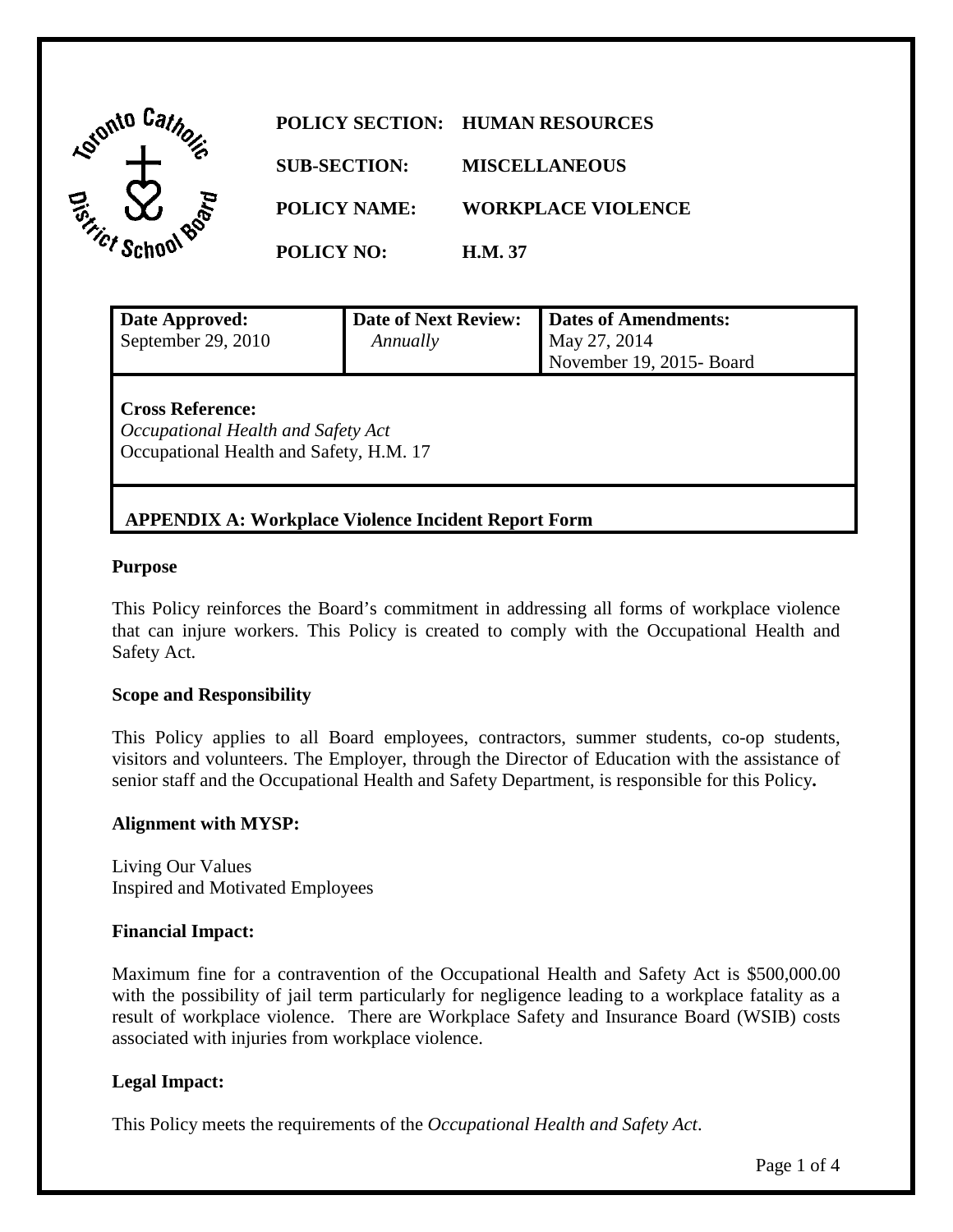

## **Policy**

- 1. The Toronto Catholic District School Board's mission is to provide a safe and welcoming learning environment that is an example of Christian community. As such, the TCDSB is committed as an Employer to the prevention of workplace violence by taking every precaution reasonable in the circumstances to protect all workers.
- 2. TCDSB shall address workplace violence toward workers from all possible sources (coworkers, supervisors, students, parents, visitors, volunteers, contractors, permit holders, strangers and domestic violence). Violent behaviour towards workers in the workplace is unacceptable.
- 3. The Internal Responsibility System (IRS) is the cornerstone of the Occupational Health and Safety Act. The TCDSB and its employees share responsibility for the prevention of workplace violence. Every board employee regardless of job title has direct responsibility and accountability for violence prevention as an essential part of his or her job. Ultimately, the Board as the employer is responsible for all workers.

## **Regulations:**

- 1. The Director of Education through the Occupational Health and Safety Department shall develop and maintain a workplace violence program that implements this Policy. The program shall include the following:
	- (a) measures and procedures to access risk and to protect employees from workplace violence
	- (b) means of summoning immediate assistance
	- (c) protocol for employees to report workplace violence
- 2. The Occupational Health and Safety Department and the Staff Development Department shall provide appropriate resources to facilitate training programs on workplace violence for all employees. Workplace violence prevention programs shall be integrated into the overall health and safety training program for all employees, including orientation training for new employees and summer students.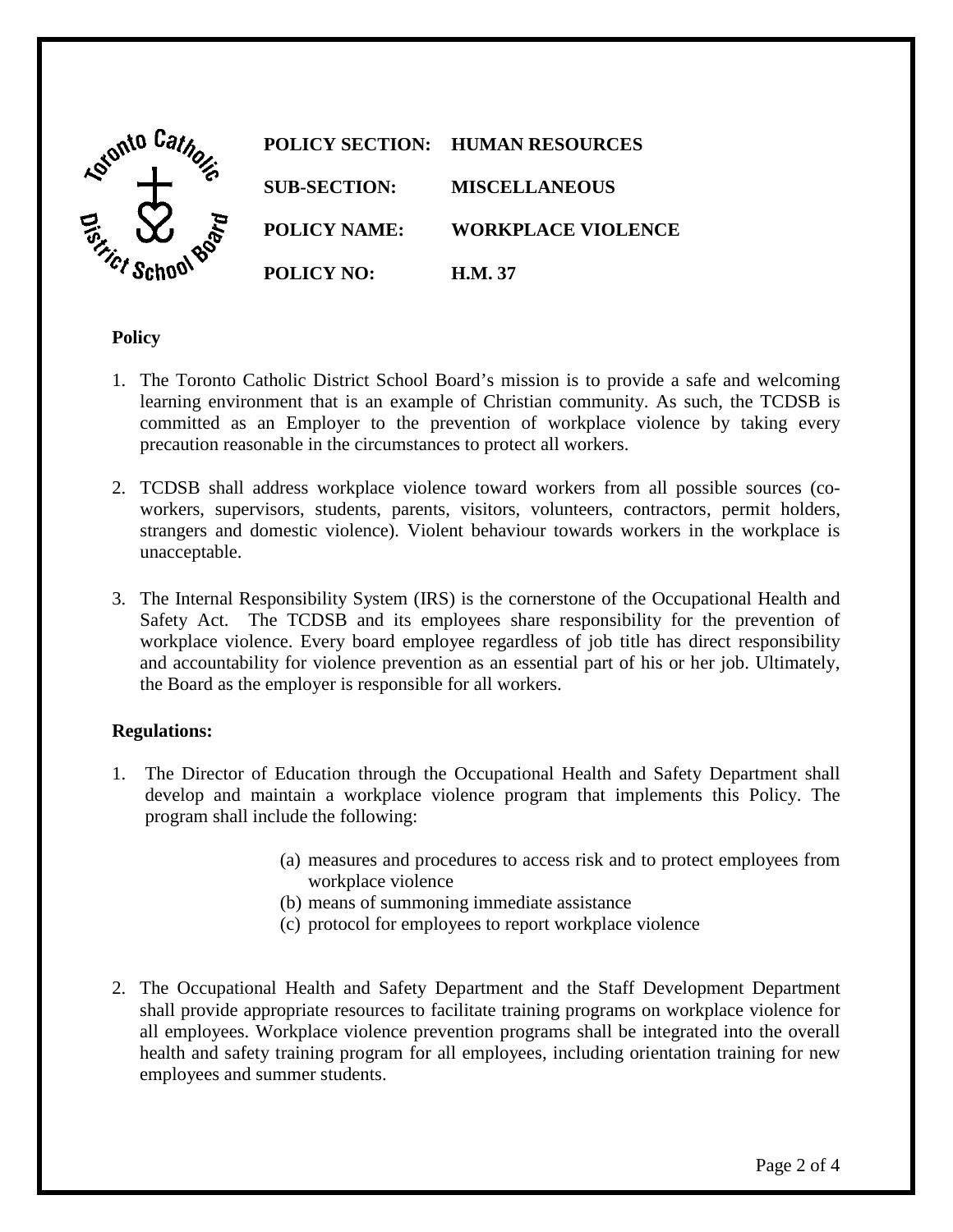

- Memoranda 3. All forms of workplace violence shall be addressed by the Employer and the immediate Supervisor in consultation with law enforcement authorities and in consideration of the Occupational Health and Safety Act, Education Act and applicable Regulations, Policy and
- may include limited disclosure of information pertaining to individuals with a history of violent behavior. The privacy of all concerned shall be respected to the extent possible as per Memoranda 4. TCDSB and its Supervisors shall investigate and deal with all incidents, complaints, or threats of workplace violence in a timely, fair, and equitable manner. TCDSB shall take every precaution reasonable for the protection of workers by developing a safety plan that applicable legislation. Individuals dissatisfied with the outcome of an investigation can report to the Ministry of Labour.
- 5. Supervisors shall provide information and instruction on workplace violence to their workers.
- 6. Workers shall follow the internal responsibility system and report all incidents of workplace violence involving co-workers and visitors using the Workplace Violence Incident Report (Appendix A), including disclosures of domestic violence pertaining to workers to their immediate supervisor. Workers shall report incidents of workplace violence involving students using the appropriate safe school reports.

## **Definitions from the Occupational Health and Safety Act**

**Workplace:** land, premises, location or thing at, upon, in or near which a worker works

**Worker:** a person who performs work or supplies services for monetary compensation

**Supervisor:** a person who has charge of a workplace or authority over a worker

#### **Workplace Violence**:

- a) the exercise of physical force by a person against a **worker**, in a workplace, that causes or could cause physical injury to the worker;
- physical injury to a worker; b) an attempt to exercise physical force against a **worker**, in a workplace, that could cause